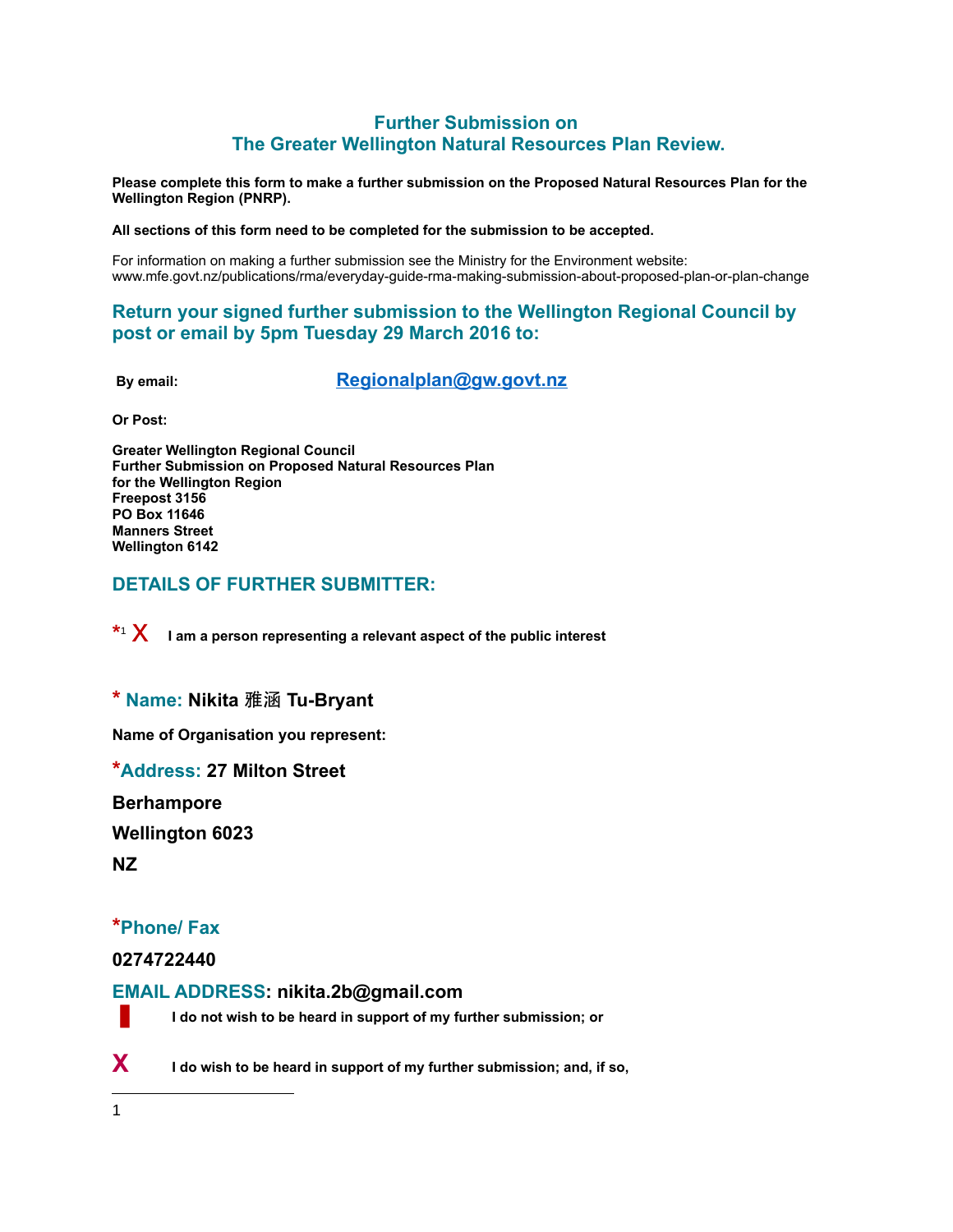## **Details of the submission(s) I am commenting on :**

## **1. Submitter 282: Wellington International Airport Limited.**

| <b>Address for contact:</b> | Mitchell's Partnerships Ltd.             |
|-----------------------------|------------------------------------------|
|                             | PO Box 489 Dunedin, 9054                 |
| <b>Email</b>                | Claire.hunter@mitchellpartnerships.co.nz |
| CC.                         | greg.thomas@wlg.aero                     |

# **I oppose submitter 282 in regard to the following points:**

## **WIAL Submission Page 5 Paragraph xi:**

Schedule K relating to surf breaks seeks to preserve the natural character of the coastal marine area by protecting (Objective 037, Policy P51) surf breaks. However the schedule includes surf breaks that have been significantly affected by the modification of the environment in Lyall Bay and are therefore not representative of the natural character of the coastal marine area. WIAL also notes that the Proposed Plan provides little scope for the mitigation of effects on surf breaks. Furthermore, WIAL queries the reason for elevating surfing above other recreational values, when the NZCPS (Policy 6) seeks more broadly to maintain and enhance the public open space and recreation qualities and values of the coastal marine area. WIAL also notes that there is no higher level directive within the Wellington Regional Policy Statement to require the specific protection of surf breaks at a regional level, WIAL considers that the Proposed Plan inappropriately extends a level of protection to regionally significant surf breaks that would be more commensurate with the management of surf breaks of national significance, and is therefore contrary to, and does not give effect to, the NZCPS Policy 16.

## **My Response:**

WIAL have failed to recognise that regional surf breaks are protected under Policies 13 and 15 of the New Zealand Coastal Policy Statement, these policies give direction to territorial authorities to provide identification and protection for their regional surf breaks, as surf breaks are recognised as elements of Natural Features along with natural landforms such as headlands, peninsulas, cliffs, dunes, wetlands, reefs, freshwater springs and surf breaks; Policy 13(2)(c) and;

Policy 15(b) avoid significant adverse effects and avoid, remedy, or mitigate other adverse effects of activities on other natural features and natural landscapes in the coastal environment;

Where Policy 15(c) gives direction on methods by which to avoid, remedy or mitigate effects on these identified natural features.

## **WIAL Submission Annexure A, page 8, Objective 037**

**Significant surf breaks are protected from inappropriate use and development**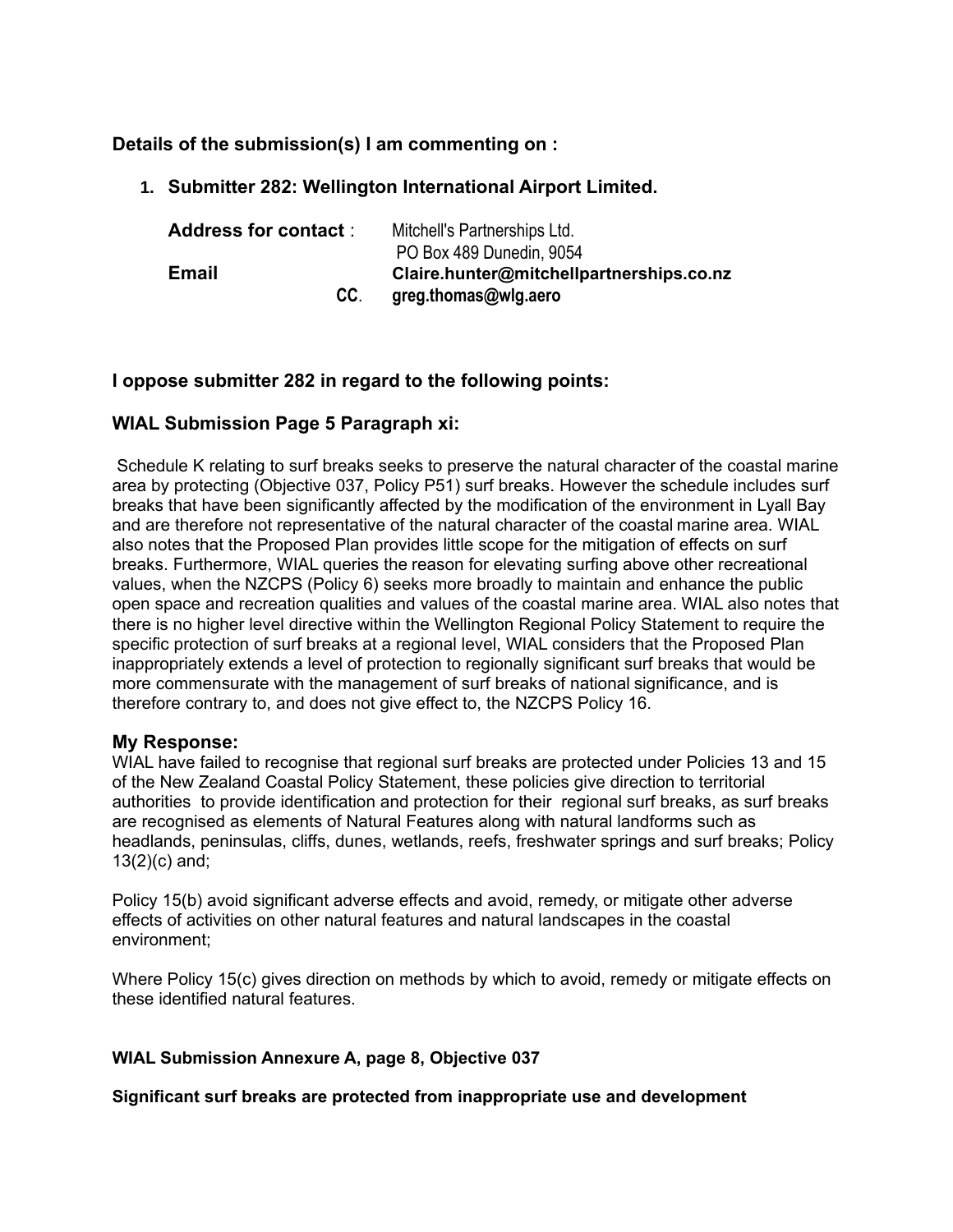I **oppose** Wial's decision sought deletion of Objective 037

I seek that Objective 037 is kept in the PNRP.

**I oppose** WIAL's decision sought that Schedule K of the PNRP be revised, with the intent that the Corner Surf break be removed from the schedule.

## **WIAL Submission Annexure A, page 25 : Policy P51 Significant Surf breaks**

### **I oppose WIAL's decision sought to delete Policy P51**

#### **Reason**

WIAL assert that the Corner surf break is not a natural feature, as without the airport, the Corner surf break would not exist in its current form.

The Corner Surf break is a natural reaction to the airport. A number of senior surfers note that there was a surfbreak in the part of Lyall Bay that has been reclaimed for the airport, a right hander. Evidence of this can be viewed at the Alexander Turnball Library: [https://natlib.govt.nz/records/23046068?search%5Bpath%5D=items&search%5Btext](https://natlib.govt.nz/records/23046068?search%5Bpath%5D=items&search%5Btext%5D=Lyall+Bay+1938) [%5D=Lyall+Bay+1938](https://natlib.govt.nz/records/23046068?search%5Bpath%5D=items&search%5Btext%5D=Lyall+Bay+1938)

"WIAL questions how Policy P51 would work in regard to these scheduled surf spots which have been enhanced by human-induced modification. If it is intended to only protect naturally occurring surf breaks, the schedule would have to be revised to reflect this."

It should be pointed out that from case law the precedence is with respect to environmental impacts that they are assessed on, what is there today, not what it used to be like.

For example, replacing an old causeway with a bridge, you must consider the impacts on the environment as it is with the causeway, not as it is without the old causeway before it was constructed; the same with replacing a coastal protection structure for a new one; it's not about how the new structure would impact on the environment before the old structure was there, it is the impact on the existing environment.

In this case, it would mean that WIAL cannot argue that because the historic humaninduced changes to Lyall Bay resulted in a high-quality surfing break, it does not have to consider it or that it has no value because it's not 'natural'. Furthermore, and most importantly, the reclamation may be manmade (i.e. not natural), however, the break that formed beside it formed naturally due to coastal processes and is an entirely natural feature in response to human intervention (it is comprised of swell, currents, water levels, seabed morphology and wind, as per Schedule 1 of the NZCPS).

## **Relief Sought: Dismiss Wial's decision sought to** remove Objective 037,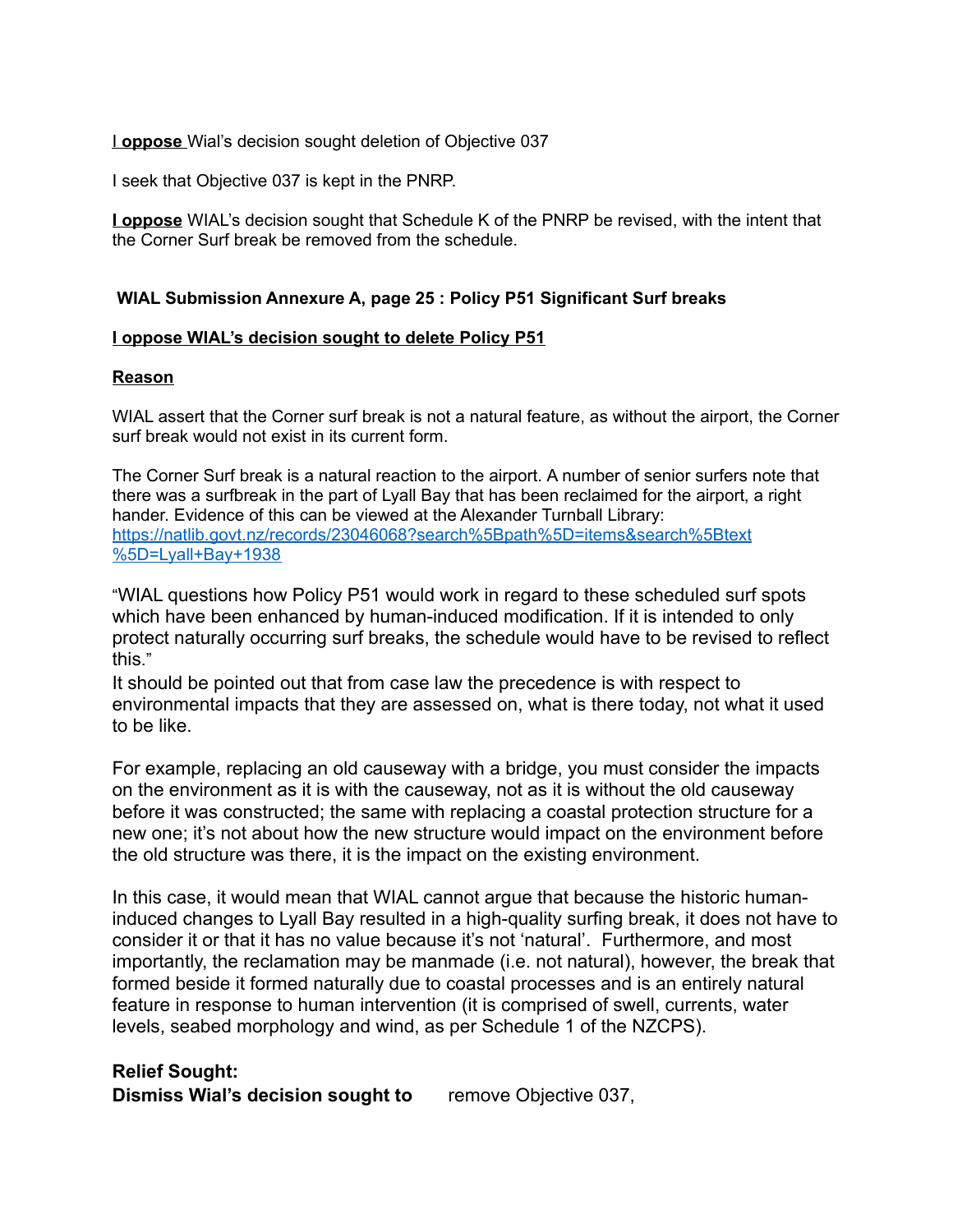**Dismiss Wial's decision sought to** revise Schedule K of the PNRP with intent to remove the Corner surf break.

**Dismiss Wial's decision sought to** delete P51 of the PNRP

**Objective 037** 

**Significant surf breaks are protected from inappropriate use and development I support the inclusion of this objective in the PNRP.**

## **Policy P51**

**I support in part Policy p51**

Policy P51: Significant surf breaks

Use and development in and adjacent to the significant surf breaks identified in Schedule K (surf breaks) shall be managed by **minimising** the adverse effects on:

- (a) natural processes, currents, seabed morphology and swell corridors that contribute to significant surf breaks, and
- (b) access to significant surf breaks within the coastal marine area, on a permanent or ongoing basis.

### **Reason**

Policy P51 is inconsistent with The New Zealand Coastal Policy Statement and other policies in PNRP that refer to Natural Features.

Both Policy 13 and 15 note that adverse effects must be avoided, remedied, or mitigated. Policy 13 describes the range of natural features that these policies recognise:

### **Policy 13 Preservation of natural character**

**2 (c)** natural landforms such as headlands, peninsulas, cliffs, dunes, wetlands, reefs, freshwater springs and surf breaks;

Policy P51 of the GWRC PNRP uses the word **minimising** which lends far less weight than avoid remedy or mitigate.

I note that other policies in the PNRP that relate to natural features (such as 4.6.5 Natural features and landscapes and special amenity landscapes (b) )refer to avoid, remedy, or mitigate.

I question why out of all natural features, surf breaks are singled out for lessor protection?

## **Decision Sought: Change Policy P51 to read as:**